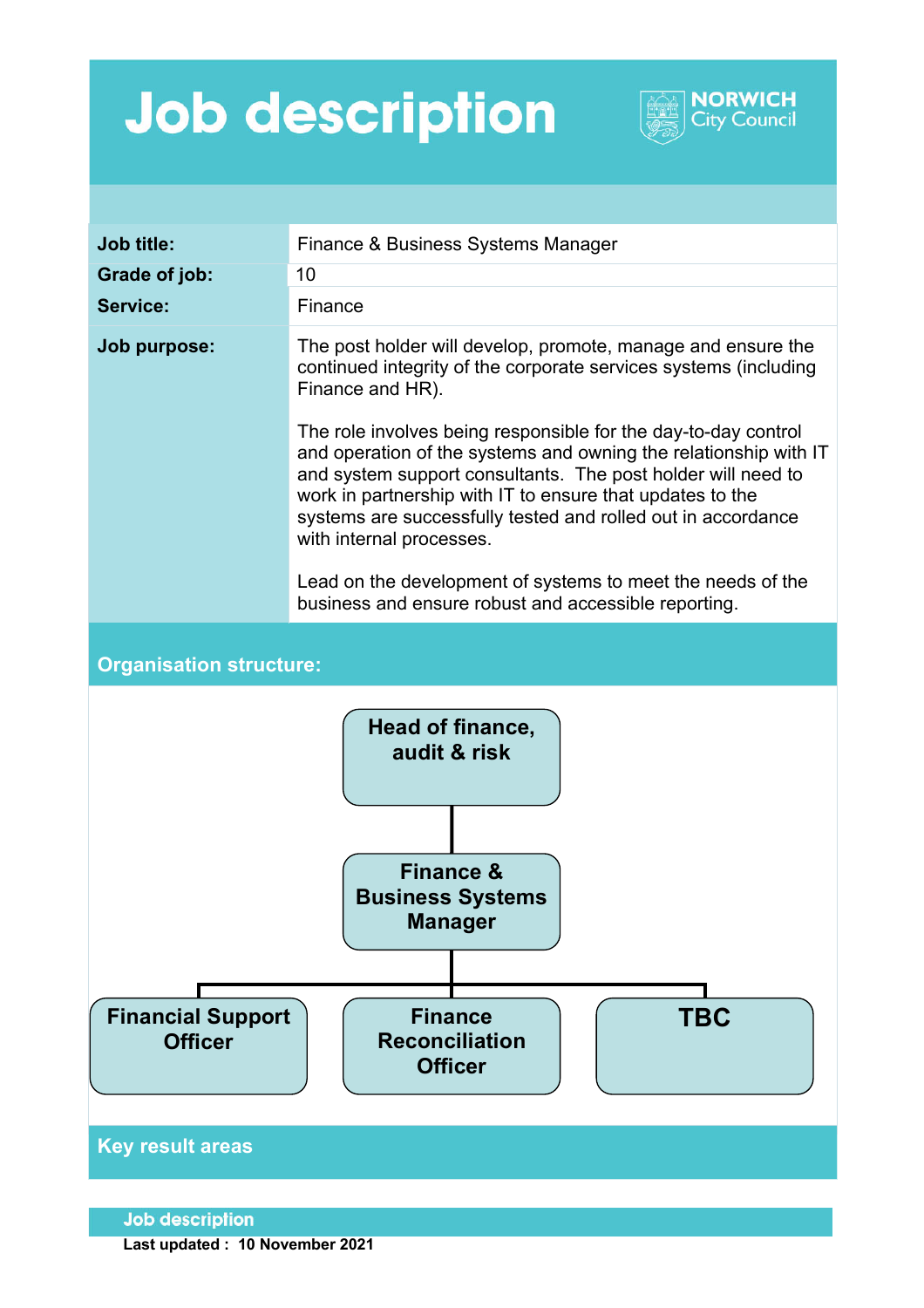## **Financial Management Systems**

- Development of the current and future financial management system to ensure the accurate and timely recording of the council's and associated companies' transactions.
- Ensure the system is fit for purpose, complies with all internal and statutory/government requirements for example CIS and VAT submissions and ensure all procedure notes are maintained.
- To develop and maintain the interfacing, including documentation, from other business systems in use by the council ensuring the timely processing to meet internal and statutory demands.
- Develop, administer and maintain the financial reporting capability utilising existing and future reporting tools with a primary requirement towards the automated production of the annual statement of accounts information and documents in line with the CIPFA code of practice for the council.
- Corporate services lead on projects and developments on business systems with financial transactions or interfaces.
- Oversee administration of the Barclays banking software for the council and associated companies maintaining access levels as appropriate and supporting Treasury function as required.

## **HR Systems**

- Development of the current and future HR management system to ensure the accurate recording of the council's and associated companies' employee resources data.
- Ensure the system is fit for purpose, complies with all legal and statutory requirements.
- Develop, administer and maintain the reporting capability utilising existing and future reporting tools

Work with corporate services, IT and other teams to identify and facilitate opportunities for operational efficiencies within the business systems including the use of technology.

Line-manage assigned staff, providing regular supervision, appraisal, and personal development planning

Contribute to the team planning and monitoring process.

Contribute to the development of support services to meet customer needs in a changing business environment.

Liaise with other internal and external services or partner organisations (e.g. procurement, audit) as required to build effective and trusted relationships.

## **Job description**

**Last updated : 10 November 2021**